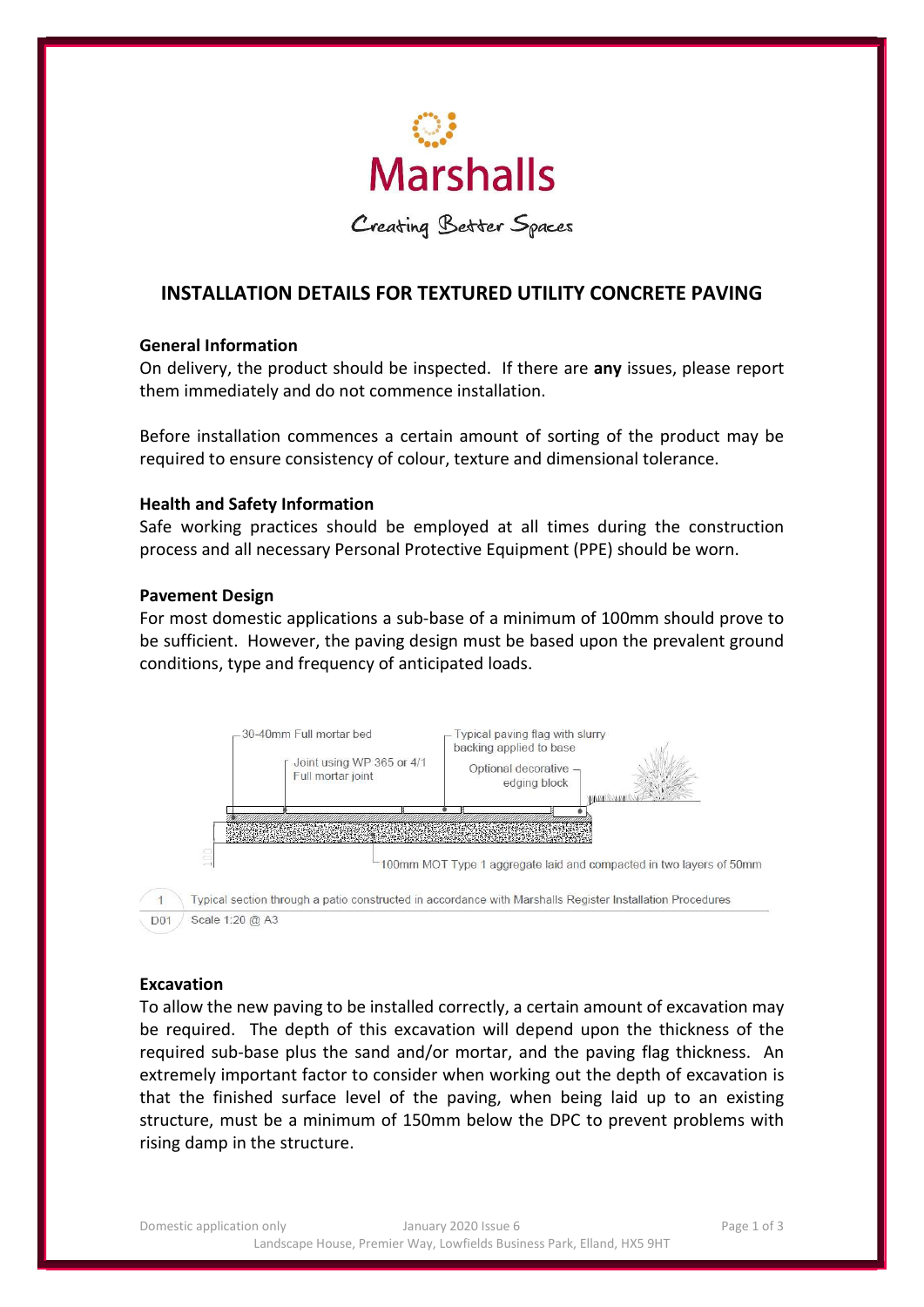#### Edge Restraints

Edge restraints should be sufficiently robust to resist the lateral displacement from imposed loadings placed upon the pavement and are installed prior to the installation of the sub-base. The restraint must provide a consistent vertical face to a level below the laying course material.

#### Sub-base - Material Selection

Granular sub-base material should be well graded (40mm to dust) Type 1 quality material. Inferior quality material may be liable to failure under loading and be susceptible to frost or moisture movement.

Recycled materials such as crushed masonry or concrete can be considered, provided it is well graded and compacts to give a close textured finish. Materials containing organic matter should not be used.

#### Sub-base - Construction

Sub-base material should be placed in layers not exceeding 75mm in thickness or twice the nominal maximum aggregate size. Each layer should be fully compacted before the next layer is placed. Sub-base tolerance to be +5 -10mm from specified levels. The surface should be clean and suitably close textured to prevent migration of finer material through the construction.

A minimum longitudinal fall of 1.25% (1 in 80) and cross-fall of 2.5% (1 in 40) should be incorporated in the sub-layer construction to provide adequate surface water runoff from the wearing course.

## Rigidly Laid Paving - Material Selection

Paving units should be cleaned by washing the units with a sponge and clean water. This is to remove any dust, loose material, packaging or production aids. To avoid damaging the units, stack the units on timber battens with spacers between them

ADVISORY NOTE If required, the backs of the units should be primed using Marshalls' Paving Primer prior to placement upon the bedding mortar. This assists bonding and helps to prevent potential marks appearing through the paving units. It's also a very useful technique for ensuring elements, such as wall copings, caps and step treads, adhere and don't become loose.

Flags should be supported on a full 'wet' workable mix mortar bed of 1-part cement to 3 or 4 parts sharp sand. The mortar bedding should be laid to give a thickness between 30mm and 40mm (which reduces to approximately 25mm after tamping down the paving); however, some adjustment may be necessary to ensure that the units are fully supported and do not rock or move. A bonding agent can be added to the mortar to assist bonding.

Keep checking levels and gradient across the units. String lines can be helpful to define levels and lines within the laying pattern to maintain the correct joint width. Spacing packers eg window packers are useful for use as temporary spacers.